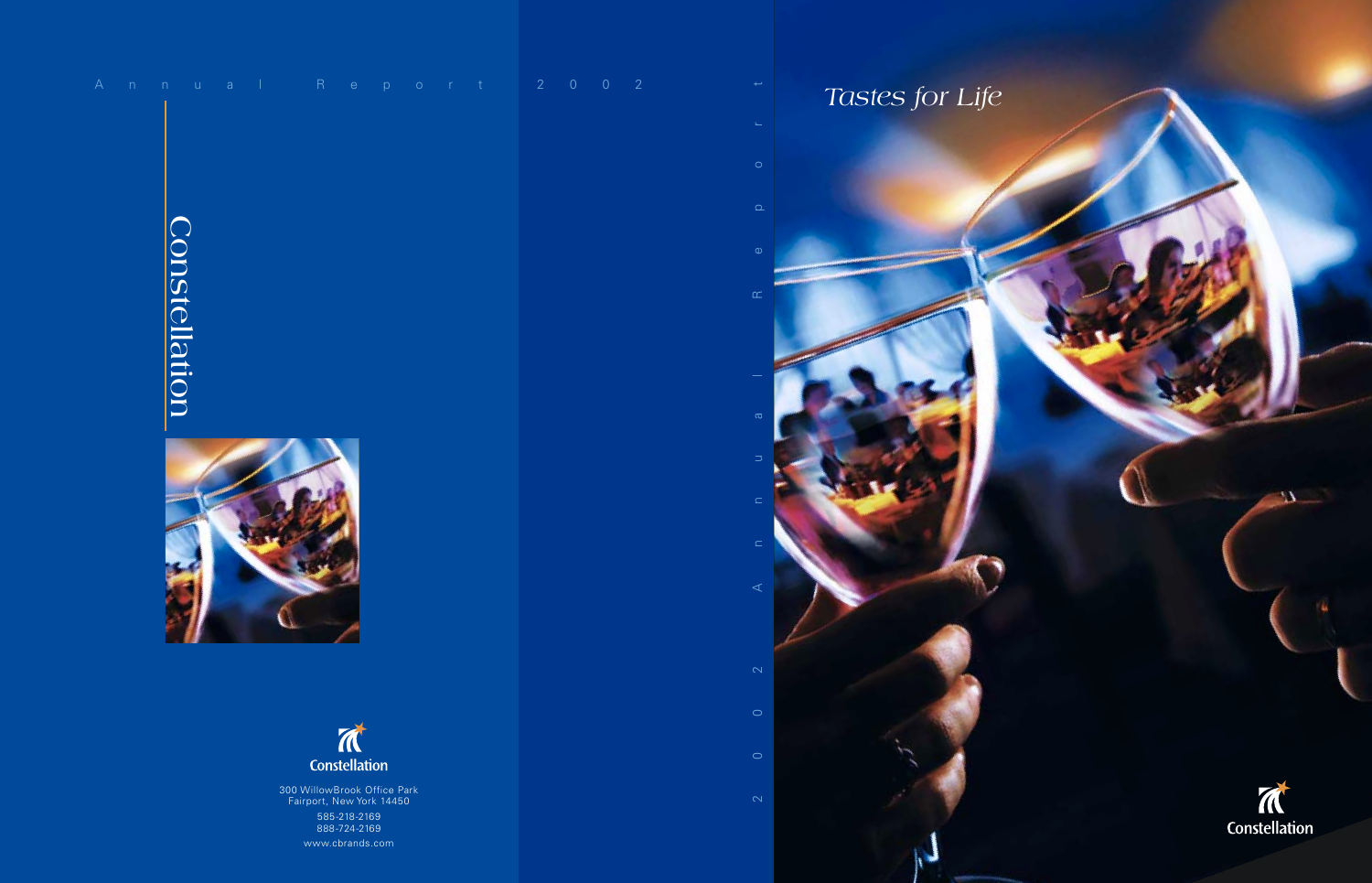# **Financial Highlights**

**Constellation Brands, Inc.** is a leading producer and marketer of beverage alcohol brands in North America and the United Kingdom. As the second largest supplier of wine, the second largest importer of beer and the third largest supplier of distilled spirits, Constellation is the largest single-source supplier of these products in the U.S. In the U.K., Constellation is the leading independent on-premise White, Black Velvet, Fleischmann's, Schenley, Ten High, drinks wholesaler, a leading marketer of wine and the second Stowells of Chelsea, QC, Blackthorn and K. largest producer and marketer of cider. With its broad product

portfolio, the company is uniquely positioned to satisfy an array of consumer preferences across all beverage alcohol categories. Leading brands in Constellation's portfolio include: Franciscan Oakville Estate, Simi, Estancia, Ravenswood, Corona Extra, Pacifico, Modelo Especial, St. Pauli Girl, Almaden, Arbor Mist, Vendange, Talus, Covey Run, Alice

*For the Years Ended February 28 and 29\**

| <i>(in thousands except per share data)</i> |               |               |               |               |               |  |
|---------------------------------------------|---------------|---------------|---------------|---------------|---------------|--|
|                                             | 2002          | 2001          | 2000          | 1999          | 1998          |  |
| Gross sales                                 | \$3,633,958   | \$3,154,294   | \$3,088,699   | \$1,984,801   | \$1,632,357   |  |
| Net sales                                   | \$2,820,503   | \$2,396,685   | \$2,340,469   | \$1,497,343   | \$1,212,788   |  |
| <b>Operating income</b>                     | \$342,481     | 270,868<br>\$ | 235,041<br>\$ | \$145,892     | \$112,070     |  |
| <b>Net income</b>                           | \$<br>136,421 | \$<br>97,342  | \$<br>77,375  | \$<br>50,472  | \$<br>47,130  |  |
| <b>Basic earnings per share</b>             | \$<br>1.60    | \$<br>1.33    | \$<br>1.07    | \$<br>0.69    | \$<br>0.63    |  |
| Diluted earnings per share                  | \$<br>1.55    | \$<br>1.30    | \$<br>1.05    | \$<br>0.67    | \$<br>0.62    |  |
| <b>Stockholders' equity</b>                 | \$<br>955,736 | \$<br>616,268 | \$<br>520,840 | \$<br>435,272 | \$<br>425,427 |  |

Imported Beer 23% ● Spirits 17% ● Popular and Premium Wine 27% ● Fine Wine 4% U.K. Brands 13% U.K. Wholesale 16%

\* *Included in each of the 2002 and 1999 Financial Highlights shown above are the impacts of an extraordinary item. Also, included in each of the 2000 and 1999 Highlights are the impacts of certain nonrecurring charges. Details can be found in the Company's Annual Reports on Form 10-K for the fiscal years ended February 28, 2002 and 2001.*

*Note: Earnings per share have been retroactively adjusted to give effect to a two-for-one stock split distributed in the form of a stock dividend on May 13, 2002.*

# **Gross Sales Breakdown**



# *Our Toast ToYou …*

*A toast is a way of honoring a person or celebrating an occasion, usually with a drink in hand. At Constellation we have many brands to toast with, many reasons to celebrate, and what's most important – many people who deserve our toast: our employees, shareholders, distributors and retailers, and the millions who enjoy our products every day. To all of you, Constellation wishes health, happiness and prosperity – and a continuing taste for life.*

Inside from the former of the first cover of the first cover of the first cover of the first cover of the first cover of the first cover of the first cover of the first cover of the first cover of the first cover of the fi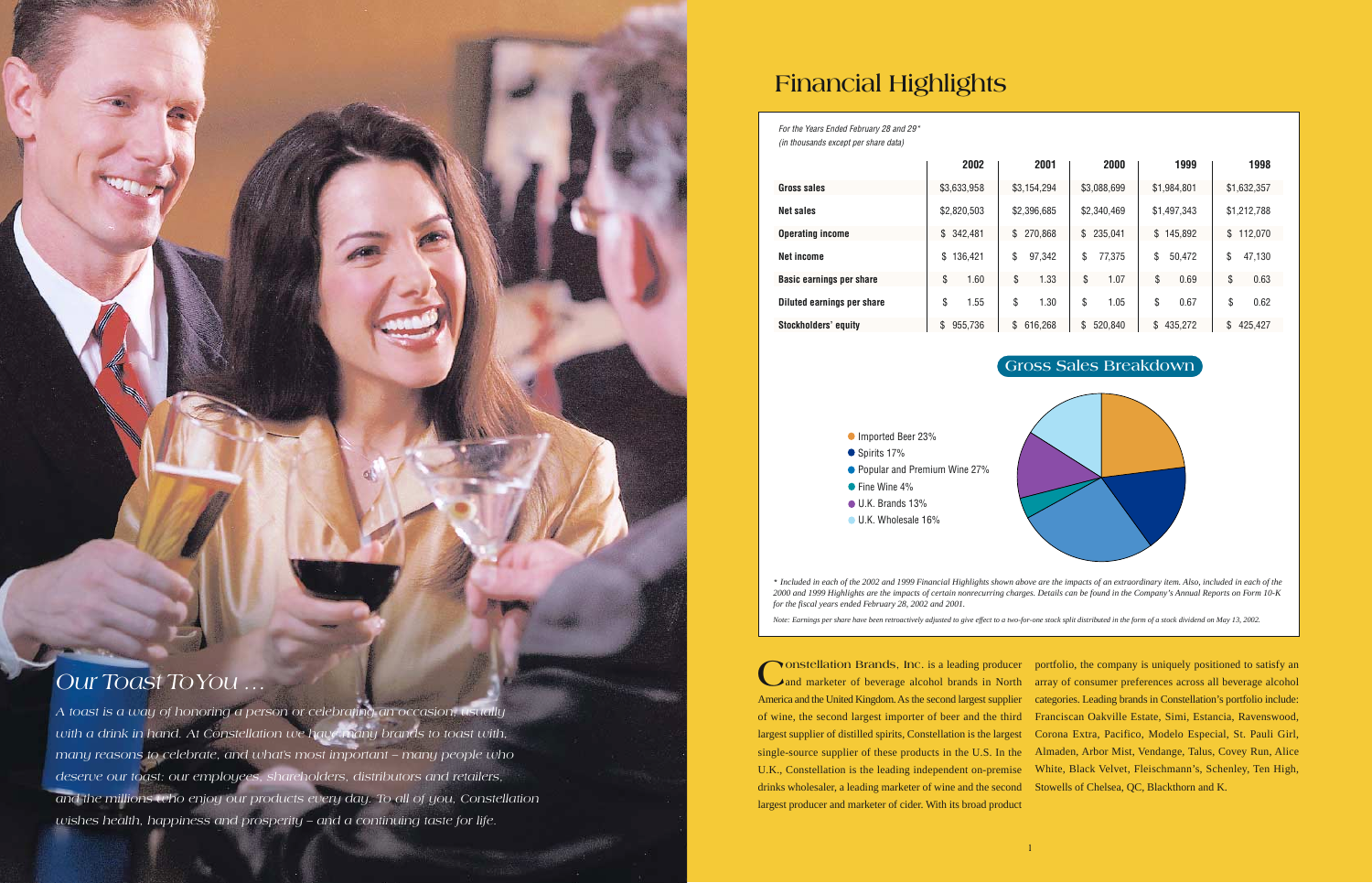

Richard Sands *Chairman, President and Chief Executive Officer*

# **To Our Shareholders**

### **Strong Portfolio Yields Strong Results**

Consumers rarely drink in just one beverage alcohol category. Consequently, our greatest strength is our portfolio of more than 200 brands. The breadth and depth of our portfolio enables us to provide millions with their beverage alcohol of choice across our primary categories of imported beer, wine and spirits.

At the center of Constellation's portfolio are our growth drivers – imported beer, fine wines and U.K. wholesale – that more than lived up to their name last year. Together, their net sales grew 21 percent and at year-end represented 49 percent of sales. Specifically, imported beer saw 15 percent growth in net sales, primarily through Corona's strong growth and position as the No. 1 imported beer in the U.S. With the addition of Ravenswood, our fine wine portfolio grew 53 percent. The U.K. wholesale business grew 23 percent in Fiscal 2002, driven by winning new accounts and strong shipments of the ready-to-drink category. Constellation is a leading distributor of that drink category in the U.K.

Our other major businesses, which accounted for 51 percent of net sales, contributed significant cash flow to fuel future growth. They also added greatly to our overall margin expansion. Our spirits division saw growth equal to or greater than industry averages in eight out of ten categories. Our popular and premium wine division – through the addition of strong brands to increase offerings in the \$5 to \$7 price point range – significantly strengthened its portfolio. Our U.K. branded business had a strong year with its wine portfolio. Stowells of Chelsea, the No. 1 wine brand in the U.K., grew 26 percent.

Constellation exceeded its overall sales and profit targets in Fiscal 2002 through our adherence to balanced growth, which was achieved organically and through acquisitions that expand and enhance our portfolio through higher-margin products.

### **Looking Ahead**

In the coming year, Constellation expects continued growth, maintaining the innovative marketing approaches that have helped us expand in the past. We will also continue to look for strategic acquisitions that meet our strict financial guidelines and enhance our broad portfolio of beverage alcohol brands.

Fiscal 2002 was a defining year for Constellation, one of which<br>we can all be proud. Our accomplishments were many, our results impressive. We achieved record financial performance, delivered strong organic sales growth balanced by strategic acquisitions, and attained a record stock price. This strong performance resulted from the successful execution of our brandbased, consumer-focused strategy.

Without acquisitions, we continue to adhere to our long-term target of six to eight percent net sales growth. We also anticipate continued margin expansion through synergies from our businesses, benefits from incremental growth and faster growing, high-margin businesses such as fine wines.

- Our share price rose over 70 percent, adding more than \$1.2 billion in market capitalization
- Net sales grew 18 percent
- Acquisitions added over \$220 million in net sales, while organic growth contributed a healthy 8.5 percent
- Earnings per share increased 20 percent
- We recorded our 16<sup>th</sup> consecutive quarter of doubledigit earnings per share growth – performance unmatched by our peers

In Fiscal 2003, Constellation will enjoy the first full year of contribution from Ravenswood and Pacific Wine Partners. Additionally, in imported beer, price increases in the Mexican portfolio will allow for increased marketing and sales support designed to enhance future growth.

On the international side, U.K. prospects for the wholesale and wine business remain excellent. Constellation International, formed in March 2002 to coordinate the majority of our export activities, will give more consumers around the world greater access to our products. It will also provide us with improved market insights in a number of areas, including determining which of our brands have the greatest export potential and assessing the international acquisition landscape.

Constellation's future is strong and sound. We are well positioned in an industry whose dynamics, when coupled with effective strategies and management, can result in impressive financial performance. Our stock's 70 percent appreciation in Fiscal 2002 was a solid indicator of that performance. And because of our continuing confidence in the Company's outlook, we announced our second stock split in a year for shareholders.

Over the past several years Constellation has grown significantly, yet our evolution has just begun. The best part of our history has yet to be written, thanks to 5,000 dedicated employees; a talented management team; investors who have shown increasingly strong support for our strategic initiatives; distributors and retailers who believe in the Constellation portfolio; and consumers loyal to our brands. In the coming years, you will see that your continuing support will be rewarded through our unwavering commitment to enhancing shareholder value.

Richard Sands

*Chairman, President and Chief Executive Officer*

We are pleased that our efforts during the past year helped us achieve our primary goal of enhancing shareholder value. In Fiscal 2002, despite weakness in many sectors of the economy in the U.S. and globally, we proved once again that our strategy works, and is hard at work for you.

In just over ten years, Constellation has undergone a remarkable transformation, growing from a national company centered on regional brands into an industry leader. As we review the past year for you, we will focus on the strategies that enabled Constellation to deliver these strong results and also share our blueprint for ongoing growth.

## **Strategic Advantages Fuel Consistent Growth**

Constellation's size and the breadth of our product offerings have provided us with an increasingly important strategic advantage during a period of continuing industry consolidation. Our high level of organic growth and growth through acquisition have strengthened our relationships with our valued business partners – distributors and retailers. Every day, we further solidify and expand these relationships through our strategy of maintaining operating units with individual sales, marketing and production groups. This approach allows us the flexibility to stay close to our customers and our markets, and was validated again during the past year as Constellation responded quickly to changing patterns of consumption during a slowing economy.

In Fiscal 2002, Constellation also demonstrated its skill at efficiently incorporating acquisitions into our portfolio, creating immediate benefits from greatly expanded distribution and enhanced marketing support. Ravenswood, the popular and well-respected California zinfandel acquired last year for the fine wine portfolio, saw its volume rise 23 percent in its first eight months with Constellation. Brands such as Vendange and Talus, added in the past year to the popular and premium portfolio, were integrated successfully, greatly improving the margins in our business. Pacific Wine Partners, the joint venture with BRL Hardy established in August 2001, acquired Blackstone, a popular California merlot that has seen 60 percent growth since joining the alliance. The key Australian brand of the partnership, Banrock Station, generated growth of more than 80 percent since last year. All of these actions during the past year continued to underscore Constellation's sustainable competitive advantage in identifying and integrating strategic acquisitions.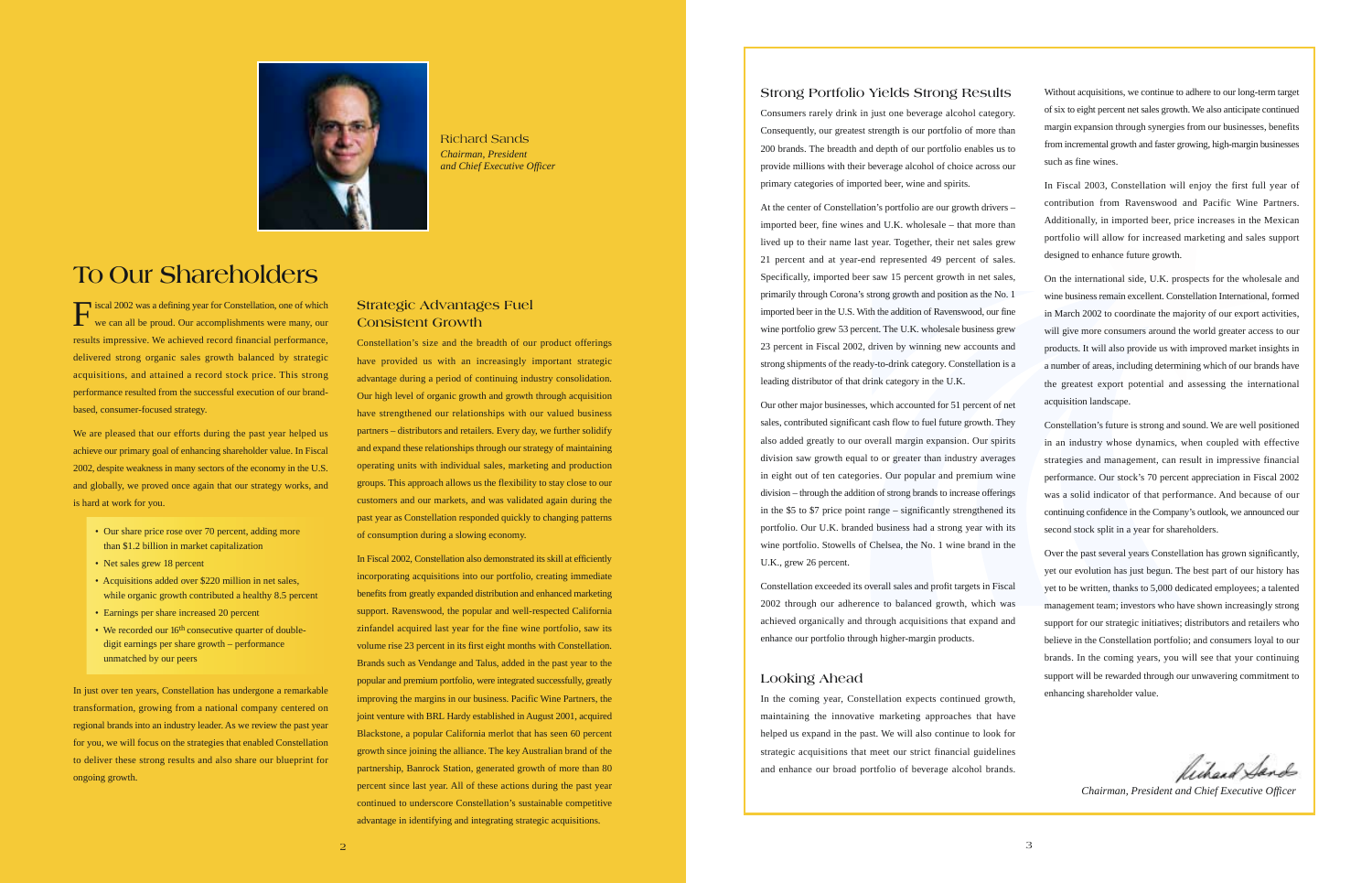**C**onstellation has come a long way since 1945, when we had one product, bulk wine, and just a handful of employees. Today Constellation is an industry leader, due in great part to a growth initiative begun ten years ago that focused on brand building and strategic acquisitions. During this period, we increased net sales from approximately \$200 million in 1991 to nearly \$3 billion in Fiscal 2002.

Consistent implementation of Constellation's strategies has yielded a strong track record. Based on our overall performance of the past five years, it is clear we have established a pattern of success. Our net sales have grown 133 percent since Fiscal 1998, and our EBITDA (earnings before interest, taxes, depreciation and amortization) rose nearly 200 percent. During this time our diluted earnings per share grew 2.5 times, from \$0.62 to \$1.55.









# **A Proven Track Record**



CAGR – Compound Annual Growth Rate

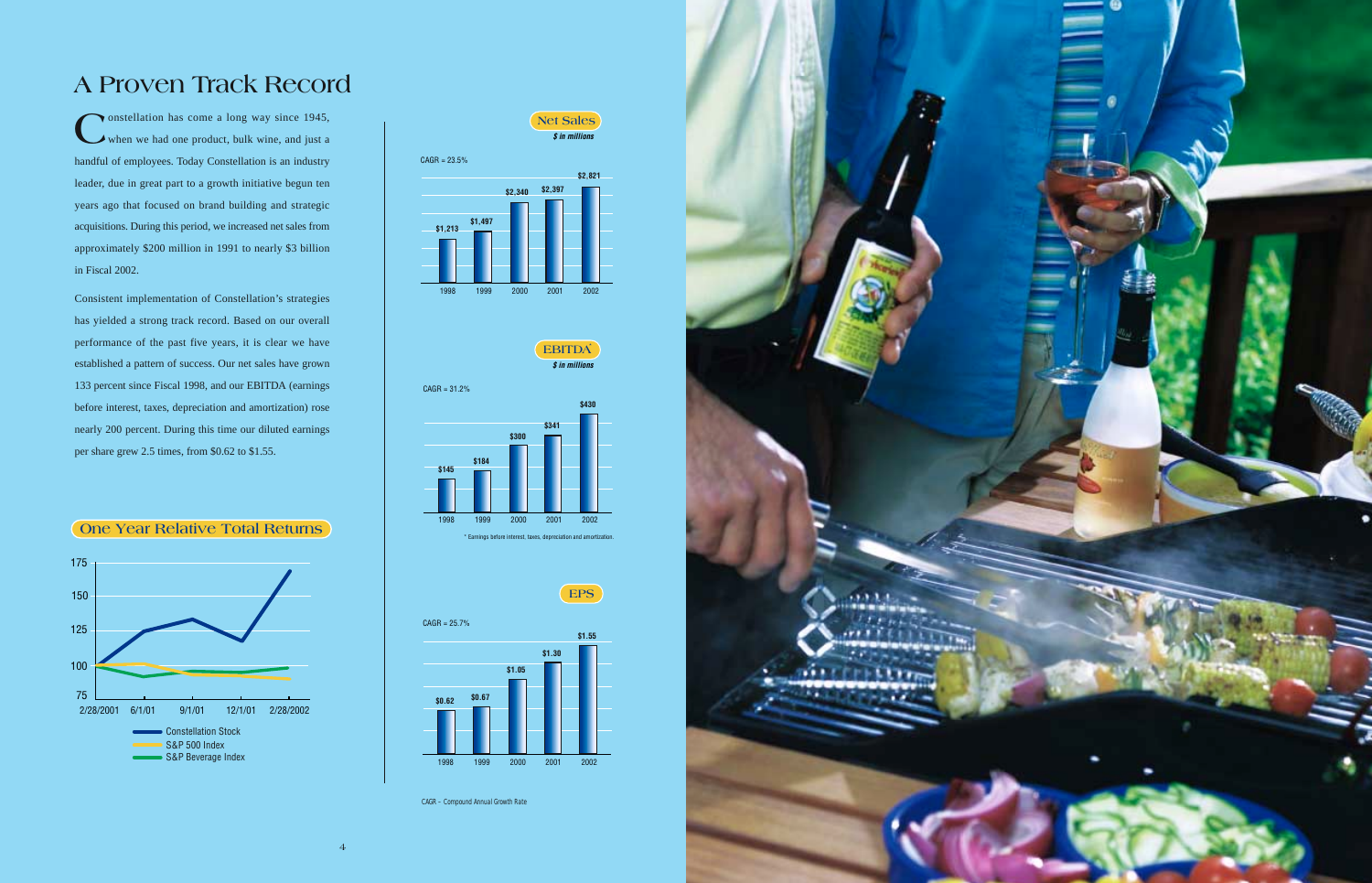**C**onstellation is a premier beverage alcohol company. We have achieved this through continued implementation of five key operating strategies that have guided our growth and positioned us for continued success since 1991. While a focus on our growth drivers underlies much that we do, our overall success allows us to ensure appropriate levels of support for all of our businesses.

*Capitalizing on Diverse Consumer Preferences* Our broad portfolio enables us to provide the beverage alcohol of choice to satisfy tastes for life, whatever the occasion.



Constellation's approach to the market – a focus on leading brands in all major beverage alcohol categories – sets us apart from competitors. While we are in an industry that is generally buffered from market volatility, we ensure Constellation's

strong position even further by reducing our dependence on a single category.

We also brought our U.K. cider brand "K" to the U.S. Positioned as a premium bottled cider, we sold over 600,000 cases in its first year in the U.S. We also

## *Building Powerful Consumer Brands*

We firmly believe Constellation's success comes in large part from our significant commitment to each of the beverage alcohol segments – imported beer, wine and spirits. Our ability to build brands – through innovation, revitalization and acquisition – helps ensure our continued success.

Veramonte, our leading Chilean wine, gained a new identity through distinctive labeling and it was selected as the premium house wine at all Hyatt hotels. Ravenswood, the leading premium zinfandel wine in the U.S., was successfully introduced into the U.K. and a major specialty retailer has already given  $\odot$ Ravenswood a prominent position in its stores.





introduced line extensions for several of our spirits brands. In prepared cocktails, Chi-Chi's Long Island Iced Tea made its debut; and a line of flavored Fleischmann's vodkas were added to our spirits portfolio.



In imported beers, the same marketing savvy that made Corona the No. 1 imported beer in the U.S. has been successfully applied to the rest of our Mexican beer portfolio including Corona Light, Pacifico, Modelo Especial and Negra Modelo; as well as our national portfolio

including St. Pauli Girl, Peroni, Tsingtao and Tetley's.

Arbor Mist introduced new single-serve plastic bottles, which now allows consumers to enjoy the product almost anywhere glass is not allowed – from stadiums to beaches to outdoor events. The

new packaging will give Arbor Mist the momentum to maintain its No.1 position in the wine-with-fruit category it created four years ago.

Whether we're creating a new category as we did with Arbor Mist; reinvigorating a brand such as Paul Masson Grande Amber, which is now the No. 2 brandy in the U.S.; or making the product more convenient as we did with Almaden Bag-in-the-Box; we always have consumer preferences in mind.



## *Achieving Critical Mass*

In order to be successful, we must get our brands in front of many consumers, and our size helps us achieve that goal. Today, in our relationships with our distributors and retailers, we are able to offer them access to some of the best known brands in imported beer, wine and spirits – all from a single source.



# **Building for the Future–Strategies for Success**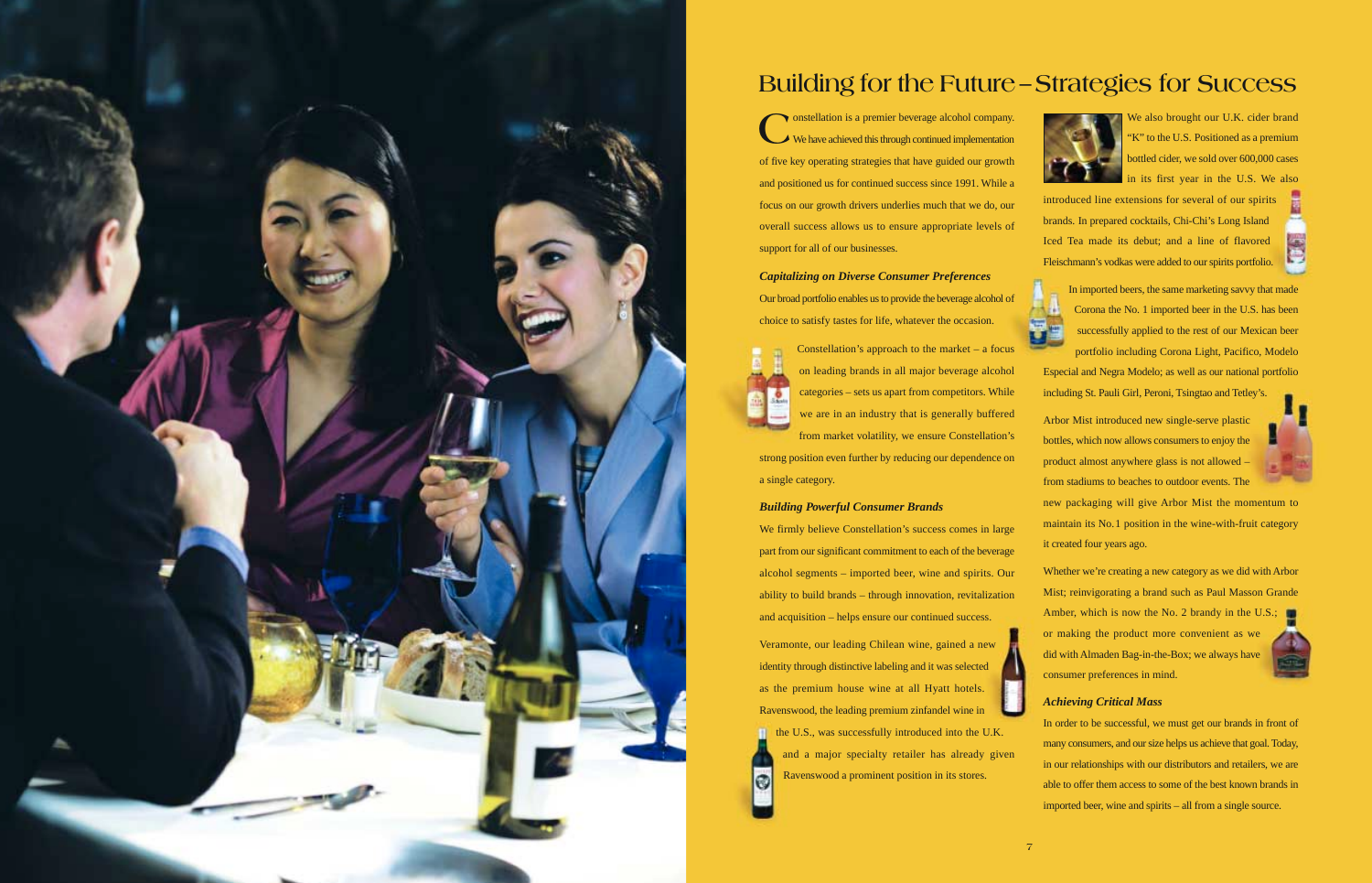Excluding the major domestic beer companies, Constellation is the largest volume shipper of beverage alcohol products in the U.S., significantly larger than our closest competitors.

In Fiscal 2002, our popular and premium portfolio added over six-and-a-half million cases through strategic acquisitions that included the

> California brands of Vendange and Talus; the Washington State brands of Covey Run



and Columbia; and Australian import Alice White.

Today, through carefully planned growth and highly selective acquisitions, Constellation is one of the largest producers of fine wines in the U.S. The portfolio is also recognized as one of the most desirable by fine restaurants nationwide.

### *Allocating Resources to the Faster Growing Segments*

We participate and invest in the faster growing segments of our industry. During the year, our imported beer portfolio continued its impressive growth, increasing 15 percent. The incredible growth of Corona, vaulting to the seventh most popular beer in the U.S., has been largely achieved with a consistent marketing campaign based on fun, sun and beach.

We also act on strategic opportunities that enable us to gain presence in high-growth segments outside our traditional offerings. Pacific Wine Partners, our joint venture with BRL Hardy, gives us greater participation in Australian wines – the fastest growing imported wine segment in the U.S. In addition, Pacific Wine Partners acquired the Blackstone brand in October 2001, bolstering our wine offerings in the premium wine segment.

Along with adding Ravenswood to our fine wine portfolio, we have also made significant investments in our Estancia winery. In support of future demand, Constellation has purchased or leased additional acreage for planting new vineyards and made capital investments in this Monterey winemaking facility. Built from the vineyard up as a brand that combined superior quality at an accessible price, Estancia today sells nearly 500,000 cases and is growing rapidly.

In the U.K., where RTDs (ready-to-drink beverages) have grown substantially, Constellation has participated in this growth through the introduction of fcuk SPIRIT. Through its U.K. wholesale business, it is a leading distributor of RTDs to the on-premise market.

### *Staying Close to Our Customers*

Constellation believes its entrepreneurial approach to business is one of its greatest advantages and this is demonstrated most clearly in our operating divisions which have independent sales, marketing and production units. This approach enables us to better understand and more quickly respond to changing consumer preferences than we could with centralized sales and marketing.

Our results prove the benefits delivered are immeasurable in terms of the customer service provided and loyalty gained through this approach.

More specifically, our success in this area can be measured by how Constellation responded to the slowing economies in both the U.S. and U.K. Notwithstanding the turmoil, our businesses delivered strong results. This gave us the flexibility to quickly shift our focus during a slowing economy from on-premise to at-home consumption, and we saw less volatility during the year than many of our peer companies.

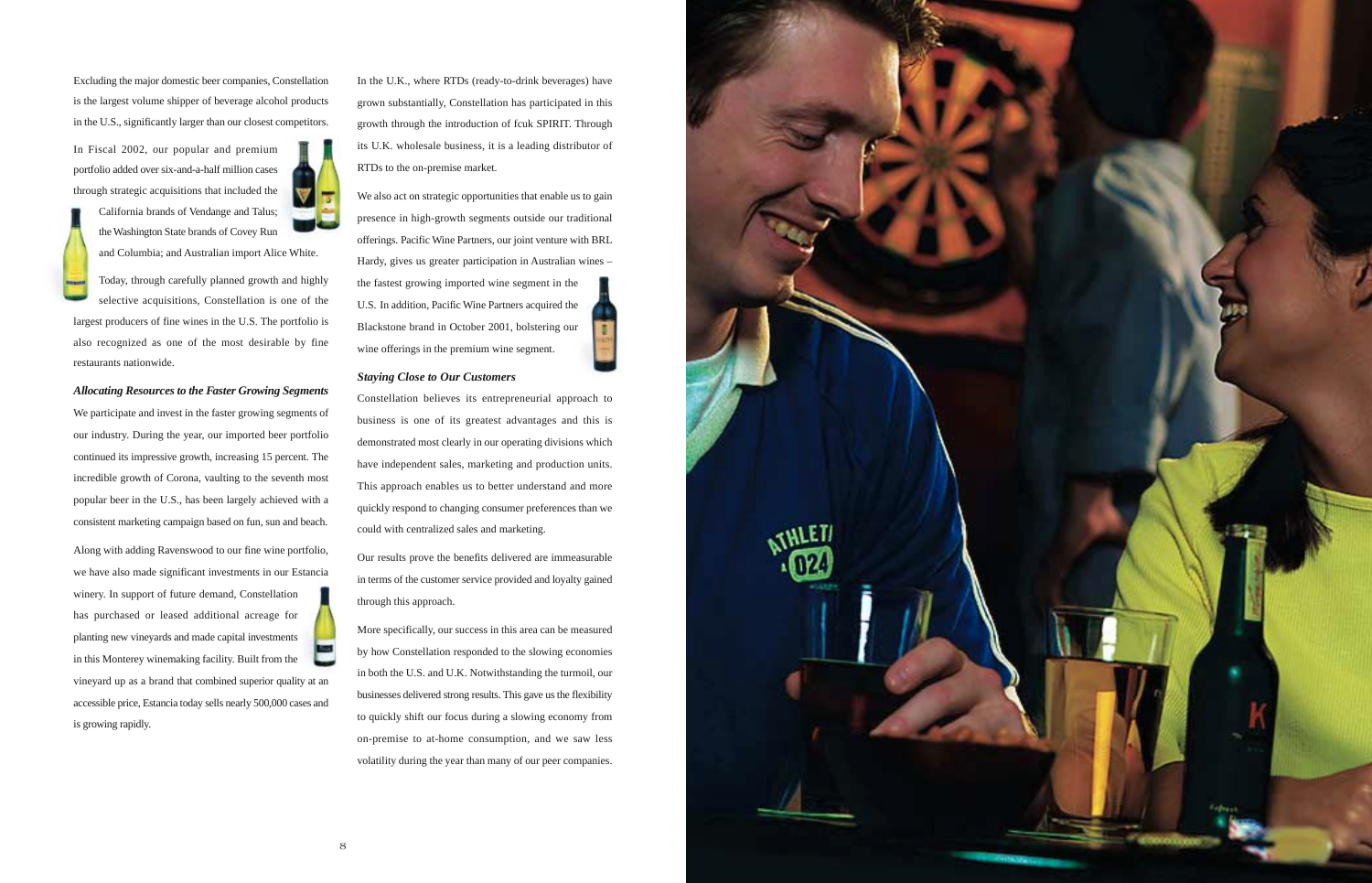



# **Here's what other people are saying …**

"With a substantive presence in and around the alcohol product universe, the company has something for almost everyone, and has almost everyone distributing something."

"Constellation has engineered a flurry of deals that have made it a major force in the premium wine sector."

*Beverage World, February 2002*

"Constellation's breadth across categories also insulates it against market forces."

*The Wall Street Journal, June 28, 2001*

*Impact, March 1, 2002*

"With growth rates above industry averages and deep pockets, Constellation is sure to play a major role in ongoing wine business consolidation …"

**WA** Thether consumers want imported beer, wine or spirits, Constellation's portfolio offers more than 200 ways to meet their preferences – whatever the drink, occasion, or price. And because of Constellation's commitment to brands, the choices are well known and recognized by consumers for their quality and value.

*Wine Enthusiast, August 2001*

"[Constellation] has after all established a business plan that has worked for the last 12 years and it has stuck to it in sectors and markets it knows well."

*Just-drinks.com, October 29, 2001*

# **Offering Consumers Choice**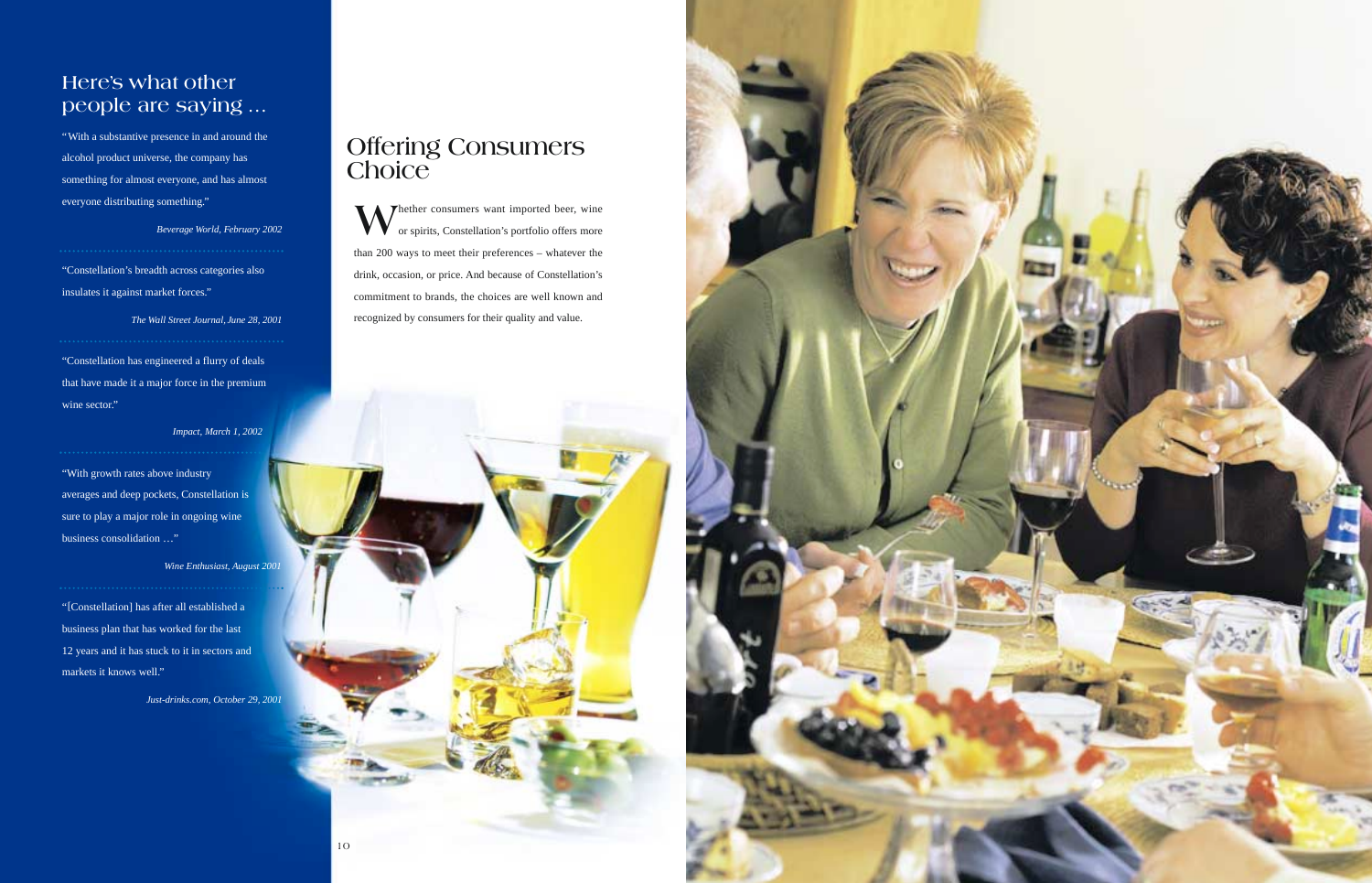# **Building Brands – Knowing the Consumer**

Constellation's business formula – consumer focus and the ability to build leading brands – has helped us achieve a commanding market share in both the U.S. and the U.K.

- We produce 20 of the top 100 wine brands in the U.S., including such high-volume popular and premium labels as Arbor Mist, Almaden, Cook's, Inglenook, Paul Masson, Talus and Vendange.
- - Our imported beer portfolio includes six of the top 25 imports in the U.S. with the No. 1 import Corona Extra, and leading brands like Negra Modelo and St. Pauli Girl.
	- Our spirits portfolio features 15 of the top 100 brands in the U.S., including Black Velvet, Paul Masson Grand Amber brandy, SKOL, Fleischmann's and Mr. Boston.
	- The Stowells of Chelsea brand is the No. 1 wine in the U.K., and Blackthorn is the No. 2 cider.

Our commitment to building brands consumers enjoy is evident throughout Constellation – and we continue to look for ways to improve our brands, maintain consumer loyalty and reinforce our top market positions.

Constellation's fine wine portfolio is a collection of seven distinct wineries. Each has its own "reason for being," meaning it is focused on a class, appellation or varietal that makes it relevant in a crowded marketplace. Each winery is built on a foundation of a powerful vineyard base in some of the world's most respected wine-growing regions, including Napa Valley, Sonoma County, Monterey, Paso Robles and Casablanca Valley in Chile. Each has a winemaker that is among the most respected in his/her field. And each winery tells a story of rich history, charismatic

personalities and groundbreaking innovations that have influenced the fine wine business in meaningful ways.

Simi, one of the oldest wineries in California, was founded in 1876; Franciscan has been a leader in Napa Valley winemaking since 1973; and Mount Veeder was the first California winery to plant one vineyard with five Bordeaux varietals.

Constellation's Stowells of Chelsea brand originated as a highquality box wine for the U.K.'s on-premise market. Packaged for convenience and freshness, Stowells quickly developed a reputation for quality at affordable prices and for introducing consumers to wines from around the world. Today the line has 26 wine varieties from ten countries. Several years ago, the brand was made available to the off-premise retail market, and building on its quality image, was later introduced in glass bottles. It is the best-selling wine in the U.K., and the first wine brand to sell more than three million nine-liter cases annually.

Constellation also understands consumer preferences when it comes to packaging. Almaden Bag-in-the-Box is the second best-selling wine in its category, with the equivalent of sixand-a-half million nine-liter cases sold annually. By listening to our consumers, who wanted greater convenience and a product that stayed fresher longer, we realized we could do better. As a result, we've brought great innovations to this category, including our exclusive no-drip spout. Last year production managers at Constellation's Mission Bell Winery were determined to make the wine even better. In one initiative, production of the foil packaging for the wine was

brought in-house. Through this step, packaging consistency was improved, ensuring a high-quality product for consumers. As a bonus, production costs were reduced.



**Lat** 

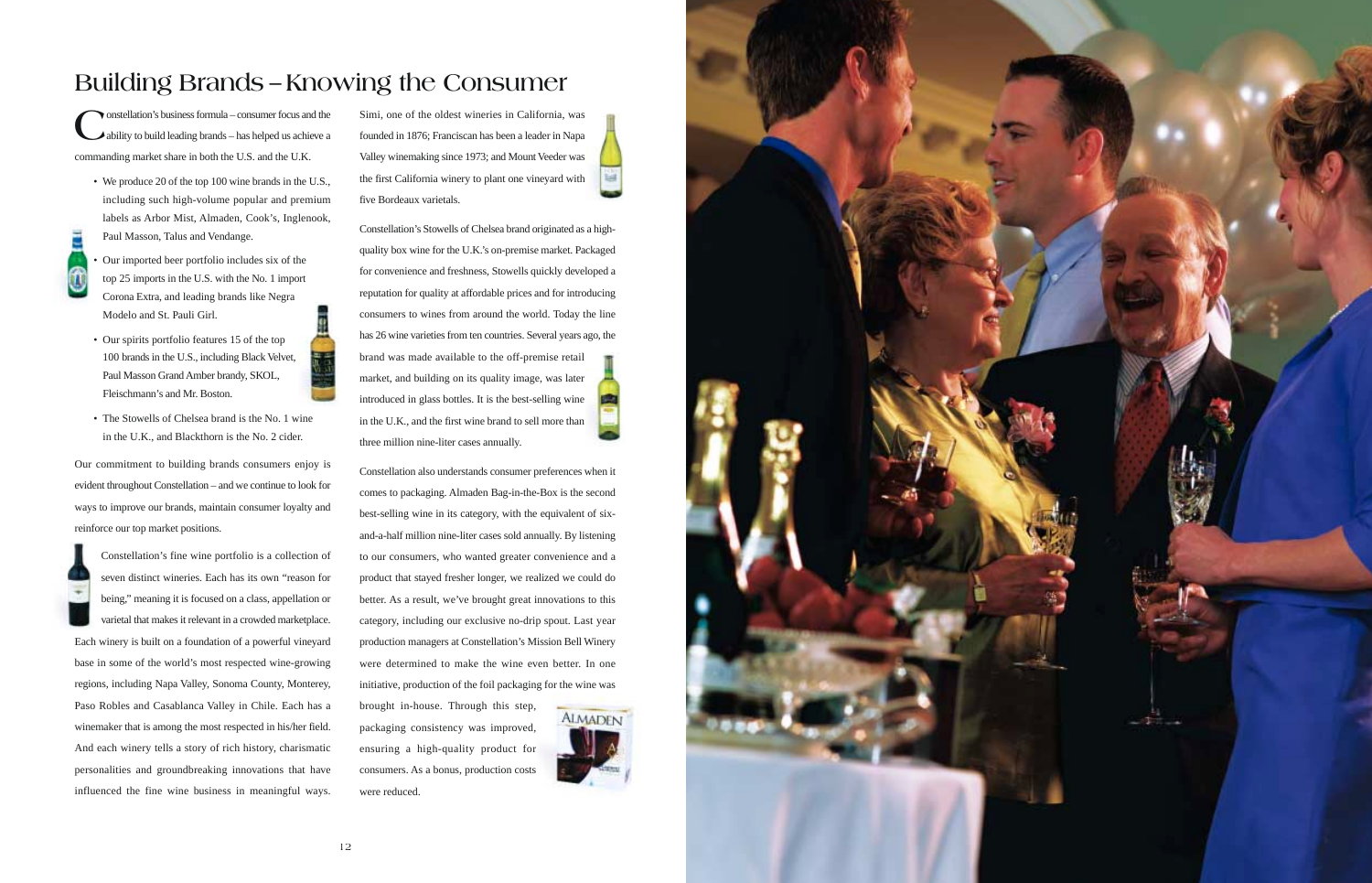A<sup>t</sup> Constellation, careful cultivation of existing brands<br>and strategic development of new ones is central and strategic development of new ones is central to our success. As a result, while internal growth is the foundation of Constellation's growth strategy, acquisitions also play a critical role in our long-term growth formula. Both approaches to growth are necessary for Constellation to continue to provide consumers with a broad selection of choices, to maintain successful partnerships with distributors and retailers, and to continue to enhance shareholder value.

When we determine the need to expand our portfolio, Constellation has a dedicated team that can identify and evaluate appropriate opportunities. With a decade's worth of acquisition experience; Constellation's ability to target, successfully close and efficiently integrate acquisitions has become a core competency.

Constellation's portfolio is the heart of our business. In keeping the portfolio fresh and appealing through innovative approaches to existing brands and strategic expansion through acquisition, we strengthen our relationship with consumers by offering products they enjoy, time after time.





**Brickstone Cellars**

**Chi-Chi's Long Island Iced Tea**

**fcuk SPIRIT**

**Fleischmann's flavored vodkas**

**K Ice**

# *Newly Developed Brands*

14

# *Newly Acquired Brands*

**Alice White**

**Blackstone\***

**Columbia**

**Covey Run**

**Ravenswood**

**Talus**

### **Vendange**

*\* Acquired through joint venture – Pacific Wine Partners*

# **Balancing Growth**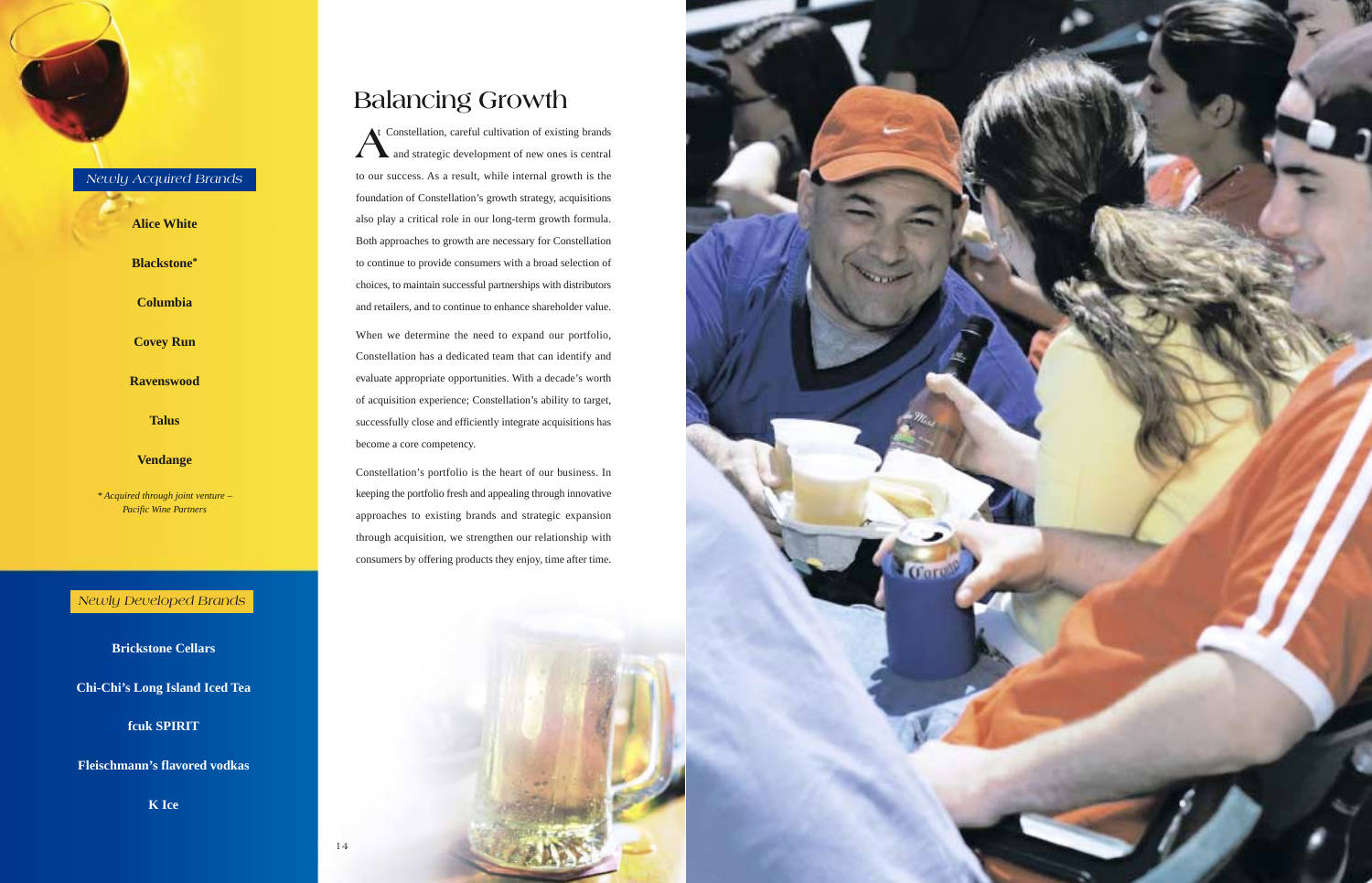

# Distribution – a Key to Success

The U.S. beverage alcohol distribution system, in place since the repeal of Prohibition in 1933, is highly complex and regulated, with each state granted individual authority.

Consequently, Constellation's strong relationships with its distributors and retailers are critical to its ongoing success. Constellation sells the equivalent of more than 100 million nine-liter cases annually, providing us with an enormous presence. Our size can present challenges to our network of more than 1,000 distributors and the tens of thousands of retailers they serve. That is why we work with them to make certain they have the sales and marketing tools to succeed – from wine tasting notes and product accolades to customizable point-of-sale promotional materials. Our strategy of assigning responsibility for sales and marketing by product category to our business segments ensures that our sales force and category managers can respond quickly to customer needs.

Flexibility, leveraging our resources, brands and a worldclass distribution network make it possible for us to create and capitalize upon new opportunities. Constellation's entrepreneurial, personalized approach is rare among companies our size, and is a primary competitive strength.

## *Helping Major Retailers Sell*

**G**rocery stores, drug stores, mass merchandisers, club stores – the major chains in the retail category are becoming more dominant through industry consolidation and substantial internal growth. As they grow, they also become a larger part of our business. To strengthen these relationships, we have a number of initiatives in place to support the needs of our large retailers. For example, through

the popular and premium wine division's Category Management function, retailers are provided with impartial advice on appropriate assortment, shelving and promotion planning recommendations – actions designed to improve performance in their overall wine category and make their current customers more loyal.

Our national accounts groups present and help implement highly customized promotional concepts to these retailers. For a club store, this might mean gift baskets or multi-bottle packages; for convenience stores, it could be counter-top displays or bottle holders for cooler doors. These efforts are designed to enhance our appeal with major retailers by creating promotions directed to consumers.

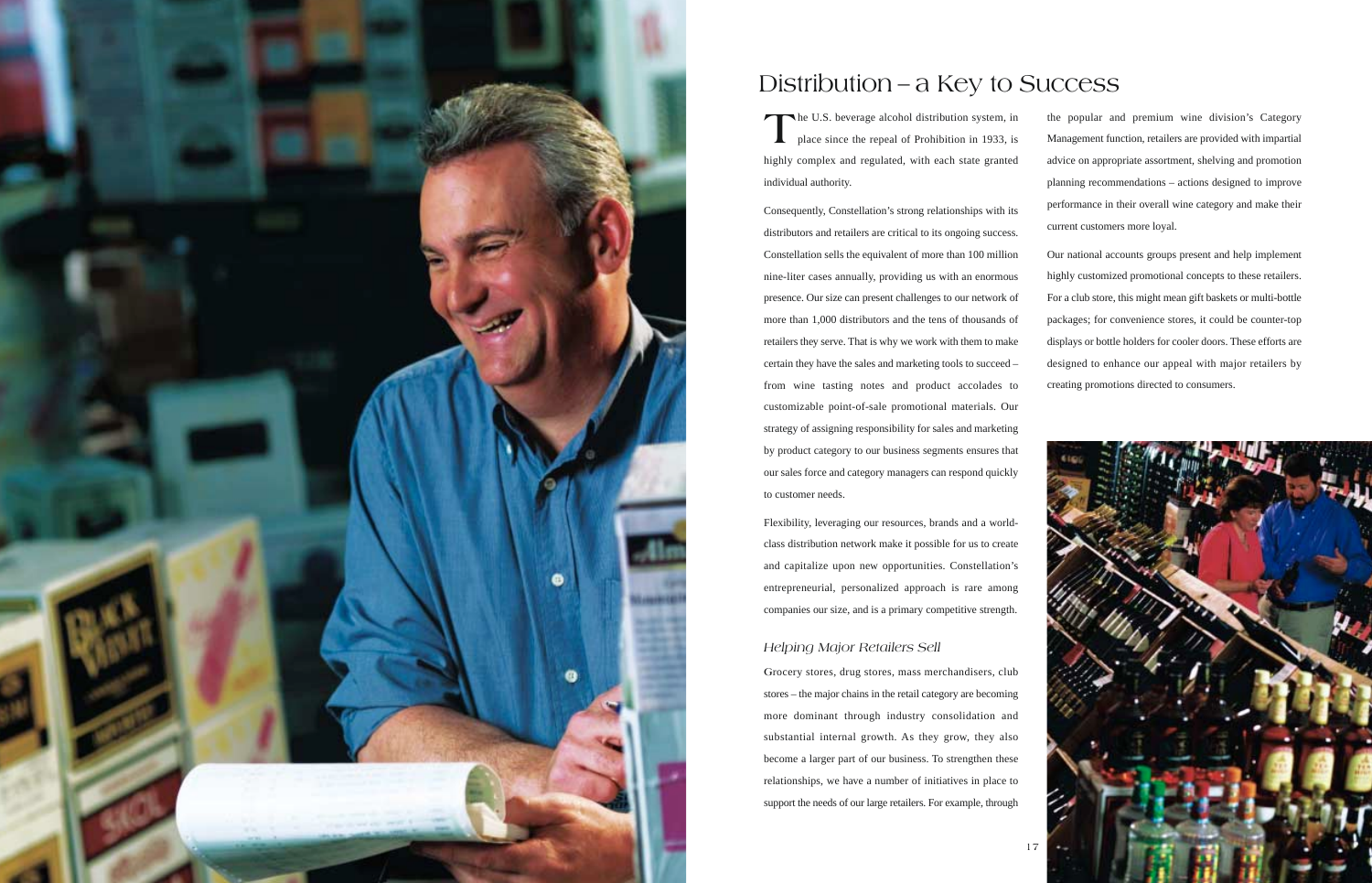**A**s the No. 1 imported beer in the United States, Corona Extra has earned the enthusiastic loyalty of discriminating beer drinkers. Constellation is the exclusive importer of the brand in the western half of the country, where consumers in 25 states purchased more than 40 million cases of Corona Extra from Constellation last year.

> Key to Corona's success has been strong, consistent marketing. Corona's first TV ad campaign was launched in 1988. Extensive consumer research

by Constellation in the mid 80s drove the developement of a brand personality symbolized by fun, sun and beach – a personality that still underlies and drives the success of the brand even today. A generation of new beer drinkers, as well as a growing Hispanic population, were attracted to Corona's appealing taste and image. Corona's personality is further enhanced by the unique tradition of being served with a lime.

Over the years, the enduring success and consistency of Corona's marketing efforts have been remarkable. The campaigns – including radio, outdoor, print and point-ofsale promotions – have won numerous awards. Corona continues to leverage its 18-year partnership with music icon Jimmy Buffett, whose laid-back style reinforces the beer's good-time image. In addition, Corona maintains a presence in a number of different venues, including sponsorship of selected auto and motorcycle racing, boxing and Hispanic music events.

Lorono Extra

During 2002, a new dual-branded print and outdoor advertising campaign for both Corona and Corona Light will roll out. Featuring the tagline *Go Someplace Better,* the ads demonstrate how Corona's carefree attitude can be injected into a host of familiar settings.

Through its beer division, Constellation's relationship with Corona producer Grupo Modelo of Mexico was established nearly 25 years ago. The success and longevity of the relationship between Constellation and Grupo Modelo is rooted in the companies' mutual respect and commitment to quality products and giving consumers choice.

# **Branding the Beach – Corona's Marketing Success**

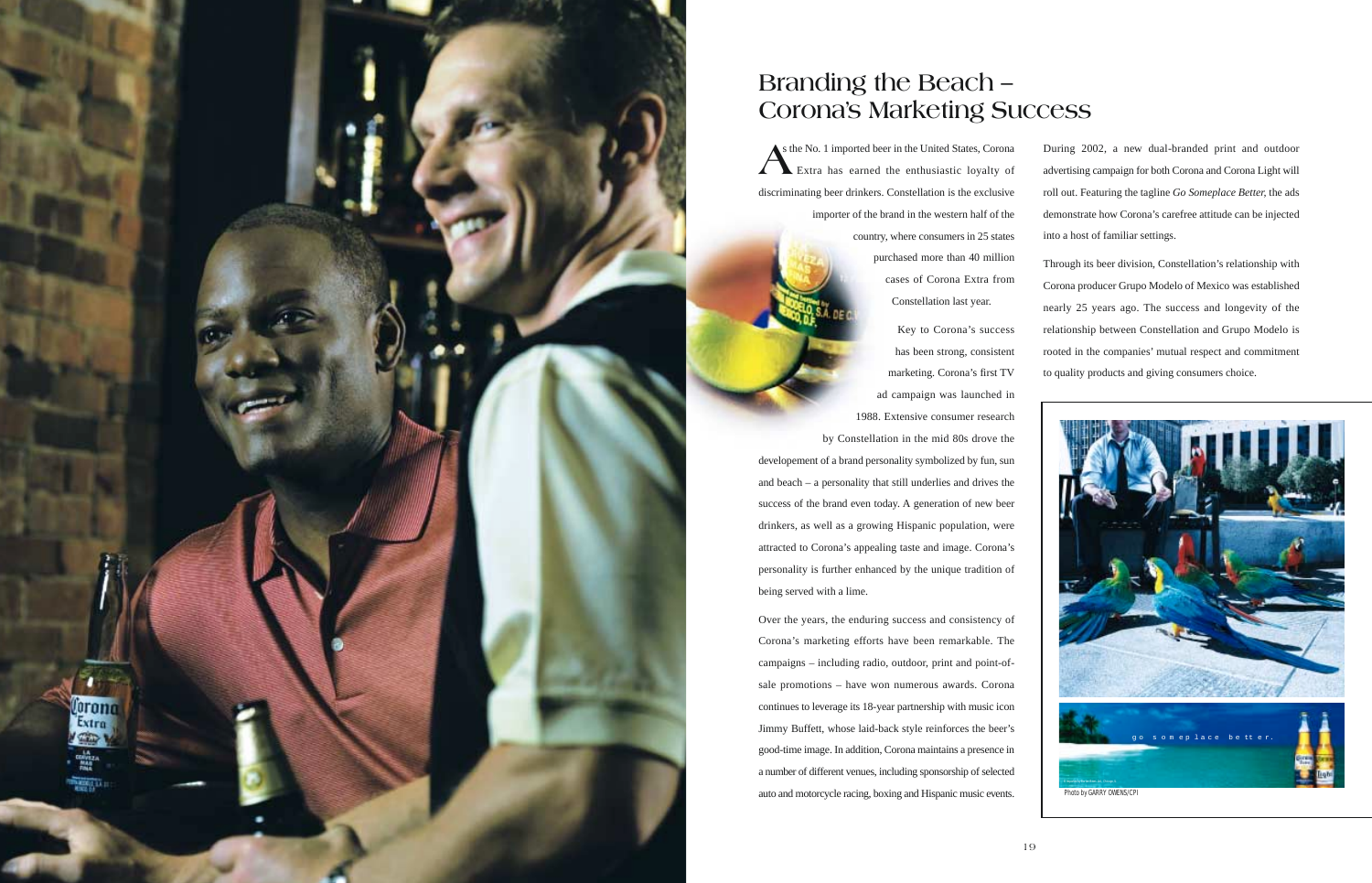### **Beer**

- Driven by a 9% increase in imports, overall U.S. beer consumption reached 2.83 billion cases in 2001, the sixth consecutive year of growth. Over the past five years, imported beer consumption has grown on average at double-digit rates, while domestic beer consumption has been flat.
- Corona Extra experienced a gain of 15% in the U.S. in 2001. It has been the best selling imported beer since 1997 and currently is the 7th best selling beer overall.
- Led by our Mexican portfolio, in Fiscal 2002, Constellation shipped more than 50 million cases of imported beer for the first time. The 15% increase over Fiscal 2001 volumes was the 8th consecutive year of double-digit growth. Constellation imports and markets Corona Extra, Corona Light, Modelo Especial, Negra Modelo and Pacifico primarily in the western half of the U.S. Constellation also is the nationwide importer of Germany's St. Pauli Girl, Italy's Peroni, China's Tsingtao and England's Tetley's brands.

### **Spirits**

• U.S. spirits consumption grew modestly for the 4th consecutive year to more than 150 million nine-liter cases, led primarily by gains in rum, vodka and brandy. Vodka accounts for 25% of total U.S. spirits consumption, twice the consumption of the secondlargest category, American whiskey.

- Despite consolidation and in part due to diverse regional brand preferences, the U.S. spirits industry remains highly fragmented. As a result, today, six major and 20 regional spirits producers still market hundreds of products.
- In Fiscal 2002, led by brands like Fleischmann's and Chi-Chi's, Constellation equaled or exceeded industry-wide performance in eight of the ten spirits categories in which it participates. To refresh our offerings and continue to outperform the broad spirits category, we have introduced seven new products and 23 line extensions in the last six years.

### **Popular and Premium Wine**

- U.S. wine consumption has increased on an average of 2% per year since 1996, finishing calendar 2001 up 1%, despite a difficult economy. U.S. per capita consumption of wine, at 7.4 liters in 2000, still lags far behind other developed countries.
- Growth has been driven by table wines which accounts for almost 90% of all wine consumed. In the table wine segment, consumers continue to gravitate toward the premium and super premium categories comprising wines greater than \$7.00 per bottle.
- With leading brands like Almaden, Inglenook, Arbor Mist and Cook's, Constellation is the No. 2 wine producer in the U.S. – with an 18% share – up from 15% prior to its acquisitions of the Vendange, Talus, Columbia and Alice White brands last year.



# **Market Trends**

### **Fine Wine**

• Fine wine represents approximately 12% of U.S. wine consumption, but the category accounts for 32% of all retail dollars spent on wine.

■ Robert Mondavi Winery 5.0%

E & J Gallo Winery 31.4% Constellation 18.1% Trinchero Family Estates 4.9% Beringer Wine Estates 4.6% Others  $21.1%$ 

- Fine wine consumption grew 12% in calendar 2001, the third straight year of double-digit growth. Maturing tastes, an aging population and greater disposable income are demographic trends that have driven recent growth.
- Like most fine wine producers, Constellation owns the majority of the vineyards producing grapes for our fine wine products. We have large vineyard holdings in the finest growing regions of California and Chile that help us consistently produce the highest quality wines. Led by Estancia, Simi and Veramonte, Constellation's fine wine sales grew 17% without acquisitions last year and have grown an average of17% annually over the last three years.

### **U.K. Brands**

• The U.K. beverage alcohol market historically has been weighted towards on-premise consumption – pubs, clubs, hotels and restaurants. Recently, however, trends have been shifting toward greater at-home (off-premise) consumption.

- Per capita wine consumption in the U.K. was 14.5 liters in 2000. Since 1998, total wine consumption has increased on average 10% per year, at the expense of more traditional drinks such as beer and cider.
- In addition to selling the number one wine brand in the U.K., Stowells of Chelsea, Constellation sells a collection of its popular California wines in the U.K., like Paul Masson and Vendange.

## **U.K. Wholesale**

- Beverage alcohol wholesalers in the U.K. service a total market of more than 130,000 pubs, clubs, hotels and restaurants. The number of chain accounts is increasing, while local, more traditional establishments are in decline.
- The wholesale industry is moving towards a regional and/or national servicing model. Constellation's wholesale business achieves national reach through 11 regional depots and a 24-hour centralized call facility.
- Constellation's wholesale business currently services more than 25% of the independent outlets in the U.K. and sales volume grew by 23% in Fiscal 2002.













Source: All market and industry data was based on Adams Media, Impact, AC Nielsen, IRI and Company estimates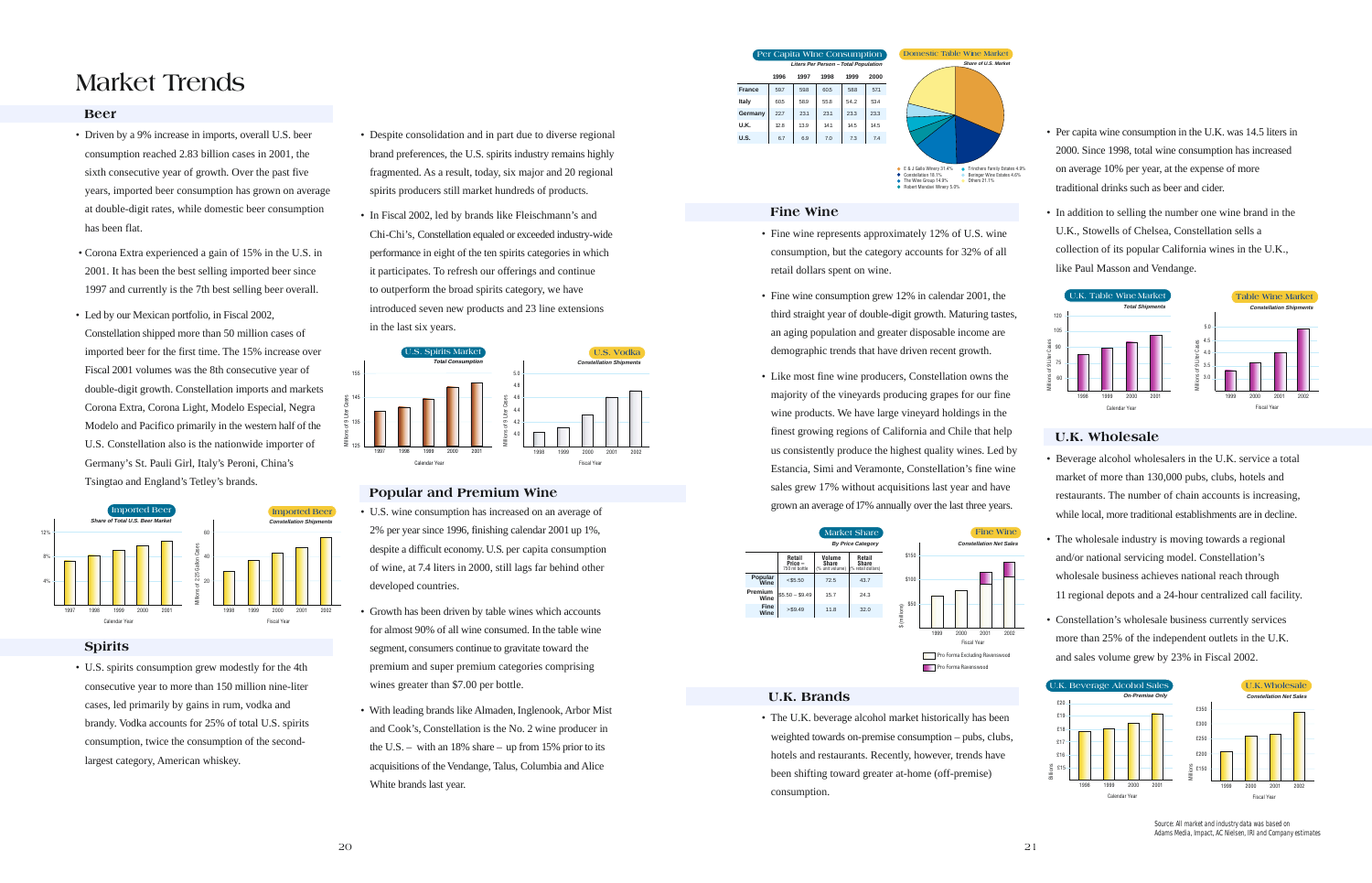|                                                      | 2002          | 2001         | 2000         | 1999         | 1998         |  |
|------------------------------------------------------|---------------|--------------|--------------|--------------|--------------|--|
| Gross sales                                          | \$3,633,958   | \$3,154,294  | \$3,088,699  | \$1,984,801  | \$1,632,357  |  |
| Less-excise taxes                                    | (813, 455)    | (757, 609)   | (748, 230)   | (487, 458)   | (419, 569)   |  |
| Net sales                                            | 2,820,503     | 2,396,685    | 2,340,469    | 1,497,343    | 1,212,788    |  |
| Cost of product sold                                 | (1, 901, 462) | (1,639,230)  | (1,618,009)  | (1,049,309)  | (869, 038)   |  |
| Gross profit                                         | 919,041       | 757,455      | 722,460      | 448,034      | 343,750      |  |
| Selling, general and<br>administrative expenses      | (576, 560)    | (486, 587)   | (481, 909)   | (299, 526)   | (231, 680)   |  |
| Nonrecurring charges                                 |               |              | (5,510)      | (2,616)      |              |  |
| Operating income                                     | 342,481       | 270,868      | 235,041      | 145,892      | 112,070      |  |
| Equity in earnings of joint venture                  | 1,667         |              |              |              |              |  |
| Interest expense, net                                | (114, 189)    | (108, 631)   | (106, 082)   | (41, 462)    | (32, 189)    |  |
| Income before income taxes<br>and extraordinary item | 229,959       | 162,237      | 128,959      | 104,430      | 79,881       |  |
| Provision for income taxes                           | (91, 984)     | (64, 895)    | (51, 584)    | (42, 521)    | (32, 751)    |  |
| Income before extraordinary item                     | 137,975       | 97,342       | 77,375       | 61,909       | 47,130       |  |
| Extraordinary item, net of income taxes              | (1, 554)      |              |              | (11, 437)    |              |  |
| Net income                                           | 136,421<br>\$ | \$<br>97,342 | \$<br>77,375 | \$<br>50,472 | \$<br>47,130 |  |
| Earnings per common share:*                          |               |              |              |              |              |  |
| Basic:<br>Income before extraordinary item           | \$<br>1.62    | \$<br>1.33   | \$<br>1.07   | \$<br>0.85   | \$<br>0.63   |  |
| Extraordinary item, net of income taxes              | (0.02)        |              |              | (0.16)       |              |  |
| Earnings per common share - basic                    | 1.60<br>\$    | \$<br>1.33   | \$<br>1.07   | \$<br>0.69   | \$<br>0.63   |  |
| Diluted:<br>Income before extraordinary item         | \$<br>1.57    | \$<br>1.30   | \$<br>1.05   | \$<br>0.82   | 0.62<br>\$   |  |
| Extraordinary item, net of income taxes              | (0.02)        |              |              | (0.15)       |              |  |
| Earnings per common share - diluted                  | \$<br>1.55    | \$<br>1.30   | \$<br>1.05   | \$<br>0.67   | \$<br>0.62   |  |

*For the fiscal year ended February 28, 2002, and February 28,2001, see Management's Discussion and Analysis of Financial Condition and Results of Operations under Item 7 on Form 10-K and Notes to Consolidated Financial Statements as of February 28, 2002, under Item 8 on Form 10-K.*

\**Earnings per share have been retroactively adjusted to give effect to a two-for-one stock split distributed in the form of a stock dividend on May 13, 2002.*

# **Selected Financial Data – Five Year Statements of Income**

*For the Years Ended February 28 and 29 (in thousands, except per share data)*

### *Directors*

Richard Sands Chairman of the Board, President and Chief Executive Officer, Constellation Brands, Inc.

Robert Sands Group President Constellation Brands, Inc.

George Bresler Partner of the law firm of Kurzman Eisenberg Corbin Lever & Goodman, LLP

Jeananne K. Hauswald Managing Partner of Solo Management Group, LLC

James A. Locke III Partner of the law firm of Nixon Peabody LLP

Thomas C. McDermott Chairman of GPM Associates, LLP

Paul L. Smith retired from Eastman Kodak Company

*Executive Officers*

Richard Sands Chairman of the Board, President and Chief Executive Officer, Constellation Brands, Inc.

Robert Sands Group President Constellation Brands, Inc.

Thomas Mullin Executive Vice President and General Counsel, Constellation Brands, Inc.

George Murray Executive Vice President and Chief Human Resources Officer, Constellation Brands, Inc.

Thomas Summer Executive Vice President and Chief Financial Officer, Constellation Brands, Inc.

Tim Kelly Chief Operating Officer, Constellation International, Constellation Brands, Inc.

Alexander Berk President and Chief Executive Officer, Barton Incorporated

Agustin Francisco Huneeus President and Chief Executive Officer, Franciscan Vineyards, Inc.

Jon Moramarco President and Chief Executive Officer, Canandaigua Wine Company, Inc.

Richard Peters Chief Operating Officer, Matthew Clark plc

*Facilities*

Corporate Offices Constellation Brands, Inc. 300 WillowBrook Office Park Fairport, New York 14450 585-218-2169 or 888-724-2169

Barton Incorporated 55 East Monroe Street Suite 2600 Chicago, Illinois 60603 312-346-9200

Canandaigua Wine Company, Inc. 235 North Bloomfield Road Canandaigua, New York 14424 585-396-7600

Franciscan Estates 1178 Galleron Rd. St. Helena, California 94574 707-963-7111

Matthew Clark plc Whitchurch Lane Bristol BS14 0JZ England 011-44-1275-836-100

Joint Venture Pacific Wine Partners, LLC Blackstone Winery 800 South Alta Street Gonzales, California 93926

Wine and Grape Processing Facilities Batavia Wine Cellars Batavia, New York

Bristol Winery Bristol, England

Canandaigua Concentrate Madera, California

Canandaigua Winery Canandaigua, New York

Columbia Winery Woodinville, Washington

Cribari Winery Fresno, California

Dunnewood Vineyards Ukiah, California

Escalon Cellars Escalon, California

Estancia Winery Soledad, California

Franciscan Oakville Estate Rutherford, California

Mission Bell Winery Madera, California

Paul Masson Cellars & Vineyards Madera, California

Ravenswood Winery Sonoma, California

Simi Winery Healdsburg, California

Ste. Chapelle Winery Caldwell, Idaho

Sunnyside Operations Sunnyside, Washington

Turner Road Vintners Woodbridge, California

Veramonte Winery Casablanca, Chile

Widmer's Wine Cellars Naples, New York

### Distilled Spirits Facilities Viking Distillery

Barton Brands of Georgia Albany, Georgia

Barton Brands of Georgia Atlanta, Georgia

Barton Brands Ltd. Bardstown, Kentucky

Barton Brands of California, Inc. Carson, California

Barton Brands, Ltd. Owensboro, Kentucky

The Black Velvet Distilling Co. Lethbridge, Alberta, Canada

Schenley Distilleries, Inc. Valleyfield, Quebec, Canada

Cider Processing Facility Shepton Mallet Somerset, England

Bottled Water Facility Strathmore Mineral Water Co. Forfar, Scotland

# **Directors, Officers and Facilities**



*Board of Directors (Pictured left to right) Robert Sands, Richard Sands, Jeananne K. Hauswald, Thomas C. McDermott, Paul L. Smith, George Bresler, James A. Locke III*